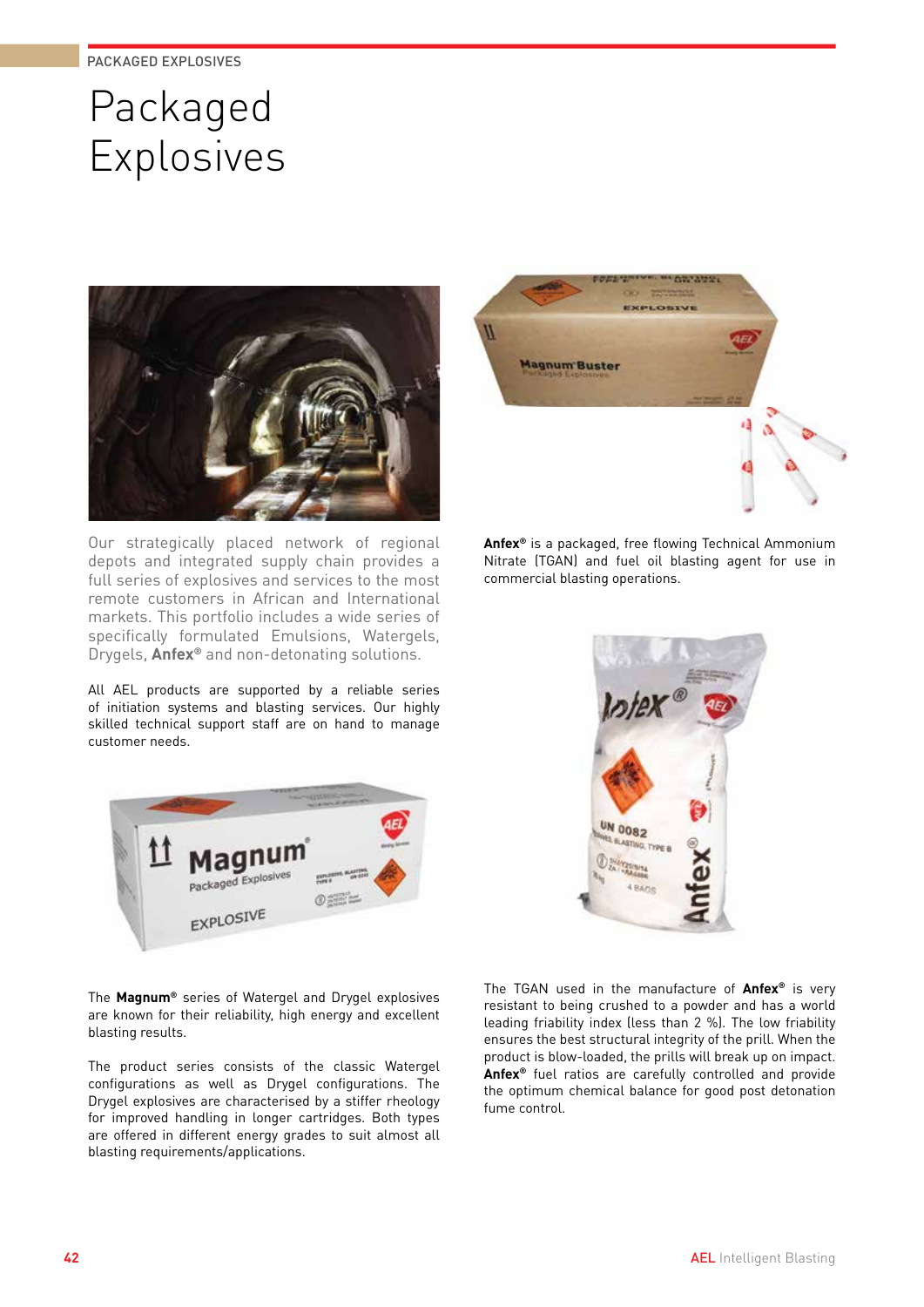**InstaStem™** cartridges are the world's only nondetonating, self-stemming, rock breaking cartridges that are classified as "1.4S Cartridge, Power Device". InstaStem™ is an advanced rock breaking solution, specifically developed for surface and underground secondary breaking. This technology also features additional application possibilities like sliping.





**InstaStem™** Cartridges, by virtue of their non-detonating performance characteristic offer numerous benefits in support of conventional explosives in certain applications. In this regard, InstaStem™ products do not create a shockwave, and hence are suitable for use in vibration sensitive areas and in areas of low ventilation (no harmful gasses are produced).

**InstaStem™** products are self-stemming, enhancing the speed and ease of use and allowing for improved cycle times and blasting efficiencies. Minimal clearing area is required as the product creates no air-blast and reduced rock scatter.

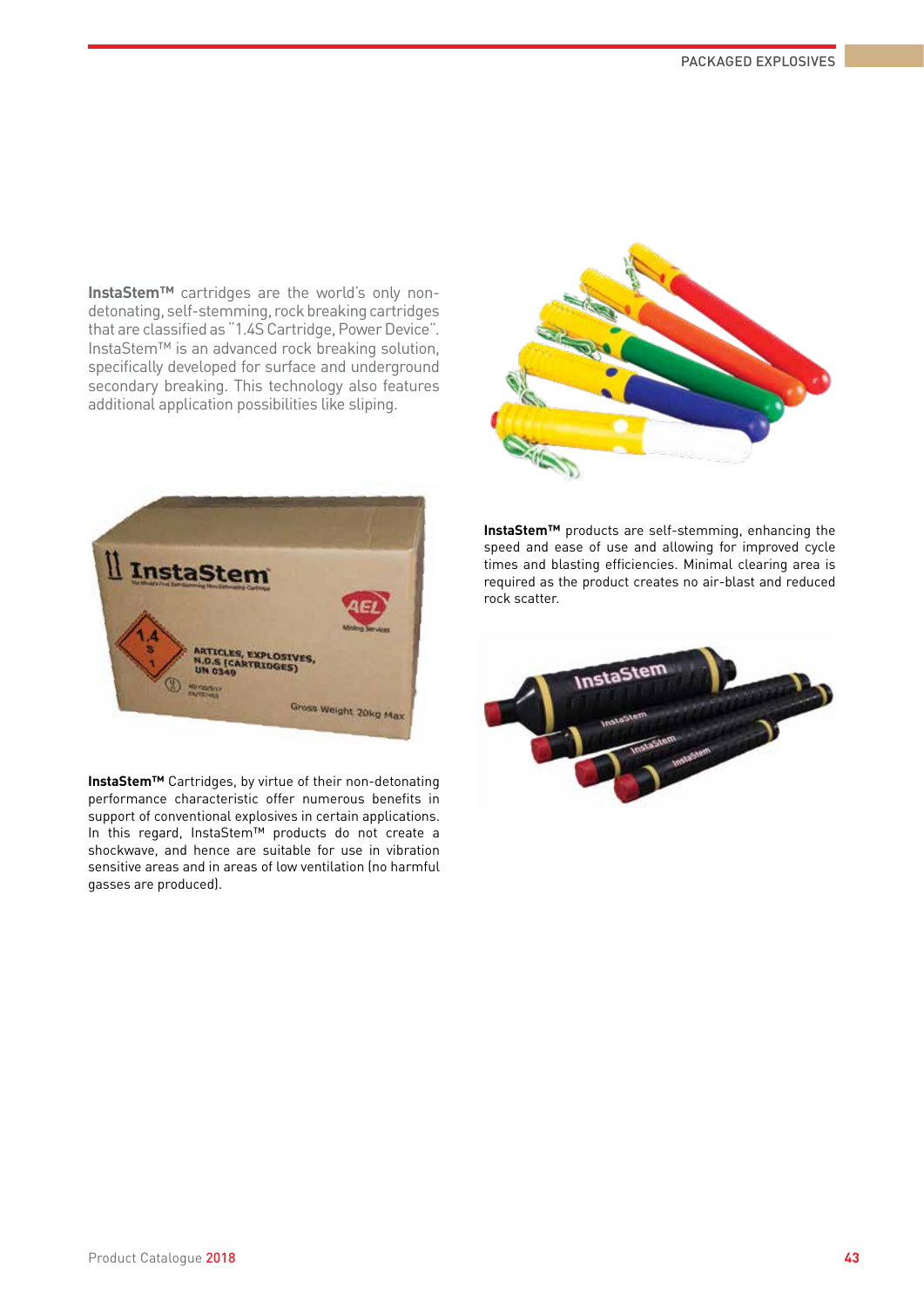# Magnum® Watergel Series

The Magnum® Watergel series is a commercial explosive that offers different energy grades to suit a variety of blasting applications. The Magnum® series of Watergel explosives has become an industry standard and is known for its reliability, high energy and excellent blast performance.

The explosive is packed into plastic sleeves of variable dimensions.

## APPLICATION

Magnum® products are used for blasting in underground mines, surface quarries, trenches, open pit operations and construction works. Magnum® products are designed for tough breaking conditions in hard rock mining. Magnum® 365 Gel can be used for very tough breaking conditions, including tunnelling.

Magnum® products are NOT for use in coal mines or under fiery conditions.

## SPECIAL PRECAUTIONS

Although Magnum® products are not very sensitive to normal stimuli they are powerful explosives and the effects of an accidental detonation can be catastrophic.

- **−** Handle with care
- **−** Keep away from flames, sparks and all sources of ianition
- **−** Keep detonators stored away from explosives
- **−** Damage to the product could lead to misfires
- **−** Consult with AEL Explosives Representative before attempting to destroy old/unwanted products

## FEATURES

- **−** A firm cartridge (loads and tamps well)
- **−** High energy with favourable energy partitioning
- **−** Improved sensitivity and energy at high densities
- **−** 6D detonator and 5 g/m detonating cord sensitive
- **−** Excellent water resistance
- **−** Good gap sensitivity



## **STORAGE**

- **−** The shelf life of the product is 12 months from the date of manufacture. Legal storage in customers magazine is 6 months
- **−** Store in a segregated, approved, cool, well-ventilated, dry and labelled area
- **−** Keep packaging tightly closed and sealed until ready for use
- **−** Abide by the legal storage requirements for the region
- **−** Always rotate stock-first in, first out (FIFO)

- **−** Use with AEL 8 D strength detonators
- **−** Always embed detonator charge firmly into at least one-third of the cartridge and ensure that the detonator is fully consumed within the explosives
- **−** When using detonating cord, a knot in intimate contact with the cartridge is recommended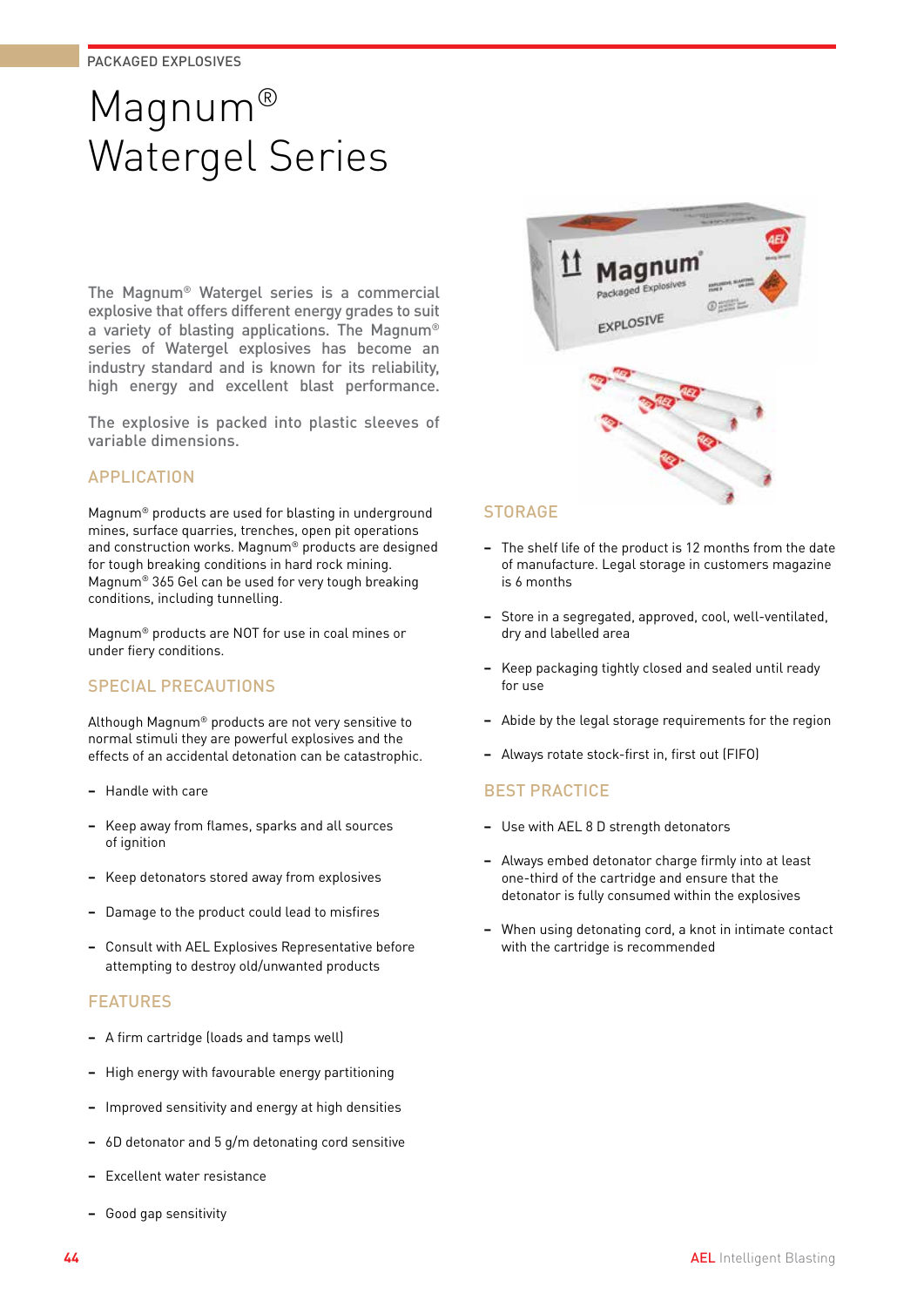## **MAGNUM® WATERGEL SERIES**

| <b>PRODUCT</b>                                           | <b>MAGNUM® BUSTER GEL</b> | <b>MAGNUM® 365 GEL</b> |  |  |  |
|----------------------------------------------------------|---------------------------|------------------------|--|--|--|
| <b>Water Resistance</b>                                  | Excellent                 |                        |  |  |  |
| <b>Primer</b>                                            | 6 D Detonator             |                        |  |  |  |
| Density (g/cm <sup>3</sup> )                             | $1.18 - 1.25$             |                        |  |  |  |
| <b>Velocity of Detonation (m/s)</b>                      | 2900-4000                 |                        |  |  |  |
| <b>Ideal Delivered Energy (MJ/kg)</b><br><b>a</b> 100Mpa | $2.5 - 2.7$               | $2.7 - 2.9$            |  |  |  |
| *RWS @ 100 Mpa                                           | 113-117                   | 122-126                |  |  |  |
| <b>*RBS @ 100 Mpa</b>                                    | 179-183                   | 192-196                |  |  |  |

#### **Transport (UN Classification)**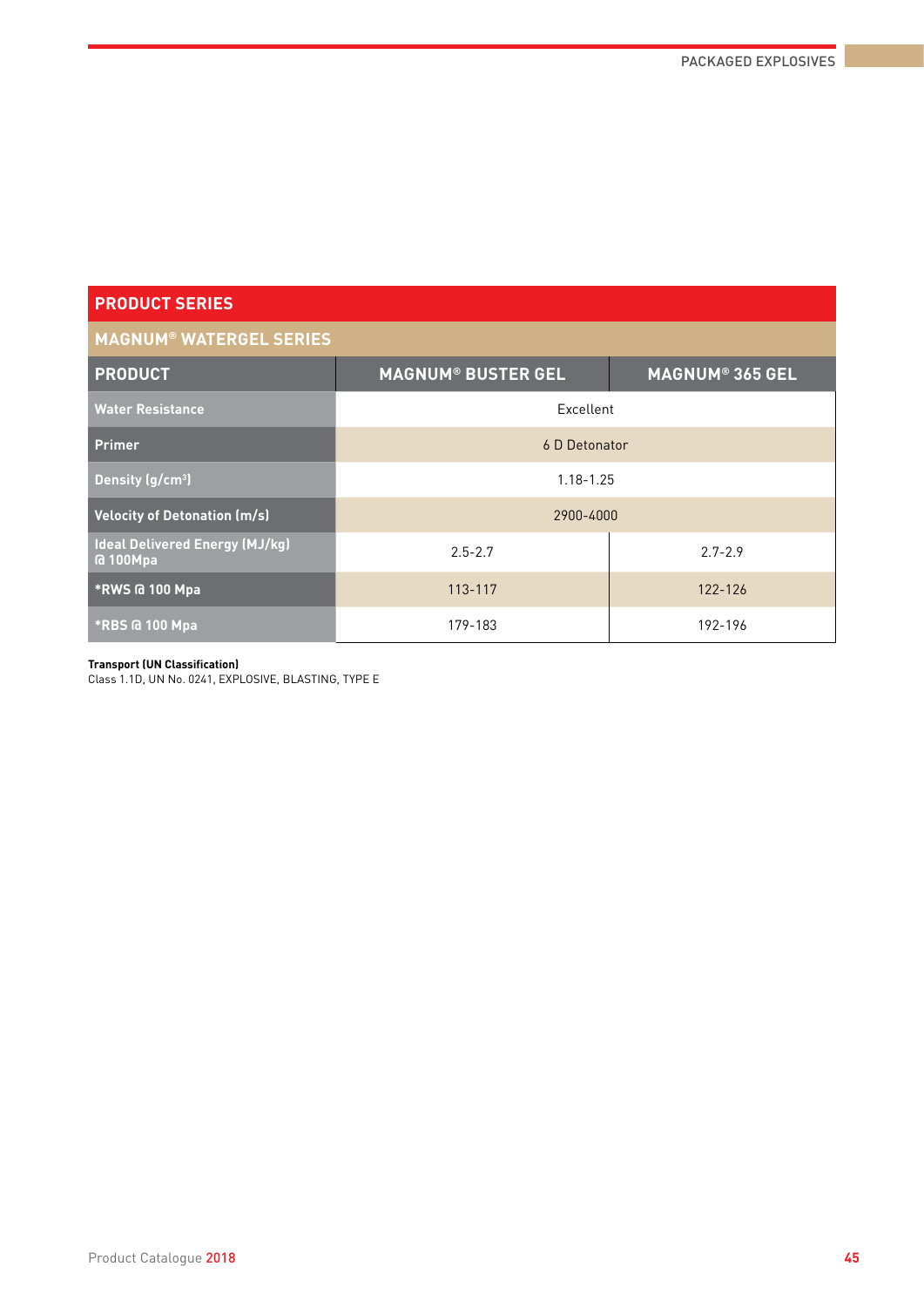# Magnum® Drygel Series

Magnum® Drygel is a doped Watergel explosive. The high content of TGAN results in a cartridge with a much-improved rheology when compared with the rheology of traditional Watergel explosives. Magnum® Drygel is available in three, appropriately formulated, energy levels. Different diameters and lengths are available for the various applications in the market. The explosive is packed into plastic sleeves across a variety of dimensions.

## APPLICATION

**Magnum® Control** can be used in easy breaking conditions or areas where over break needs to be minimised. Typical applications include, ledging, undercutting, blasting of cubbies or where breaking conditions do not require high energy.

**Magnum® Frag** can be used where good fragmentation and full face advance is required. Typical applications include narrow reef stoping.

**Magnum® Plus** can be used in hard breaking conditions where additional energy is required. Typical applications are tunnelling, UG2 stoping and other tough breaking conditions.

**Magnum® Drygel** products are not for use in underground coal mines.

## SPECIAL PRECAUTIONS

Although Magnum® products are not very sensitive to normal stimuli they are powerful explosives and the effects of an accidental detonation can be catastrophic.

- **−** Handle with care
- **−** Keep away from flames, sparks and all sources of ignition
- **−** Keep detonators stored away from explosives
- **−** Damage to the product could lead to misfires
- **−** Consult with AEL Explosives Representative before attempting to destroy old/unwanted products



## FEATURES

- **−** Improved rheology compared to conventional Watergel cartridges
- **−** Due to the consistency of the cartridges the product loads and tamps well, even in up-holes
- **−** Magnum® Drygel is designed to provide excellent fragmentation
- **−** The energy partitioning within the offered series of products enables the user to select the appropriate product for the task at hand
- **−** Magnum® Drygel has excellent gap sensitivity
- **−** Good post detonation fume characteristics

## **STORAGE**

- **−** The shelf life of the product is 12 months from the date of manufacture. Legal storage in customers magazine is 6 months
- **−** Store in a segregated, approved, cool, well-ventilated, dry and labelled area
- **−** Keep packaging sealed until ready for use
- **−** Abide by the legal storage requirements for the region
- **−** Always rotate stock-first in, first out (FIFO)

- **−** Use with AEL 8 D strength detonators
- **−** Always embed detonator charge firmly into at least one-third of the cartridge
- **−** When using detonating cord, a knot in intimate contact with the cartridge is recommended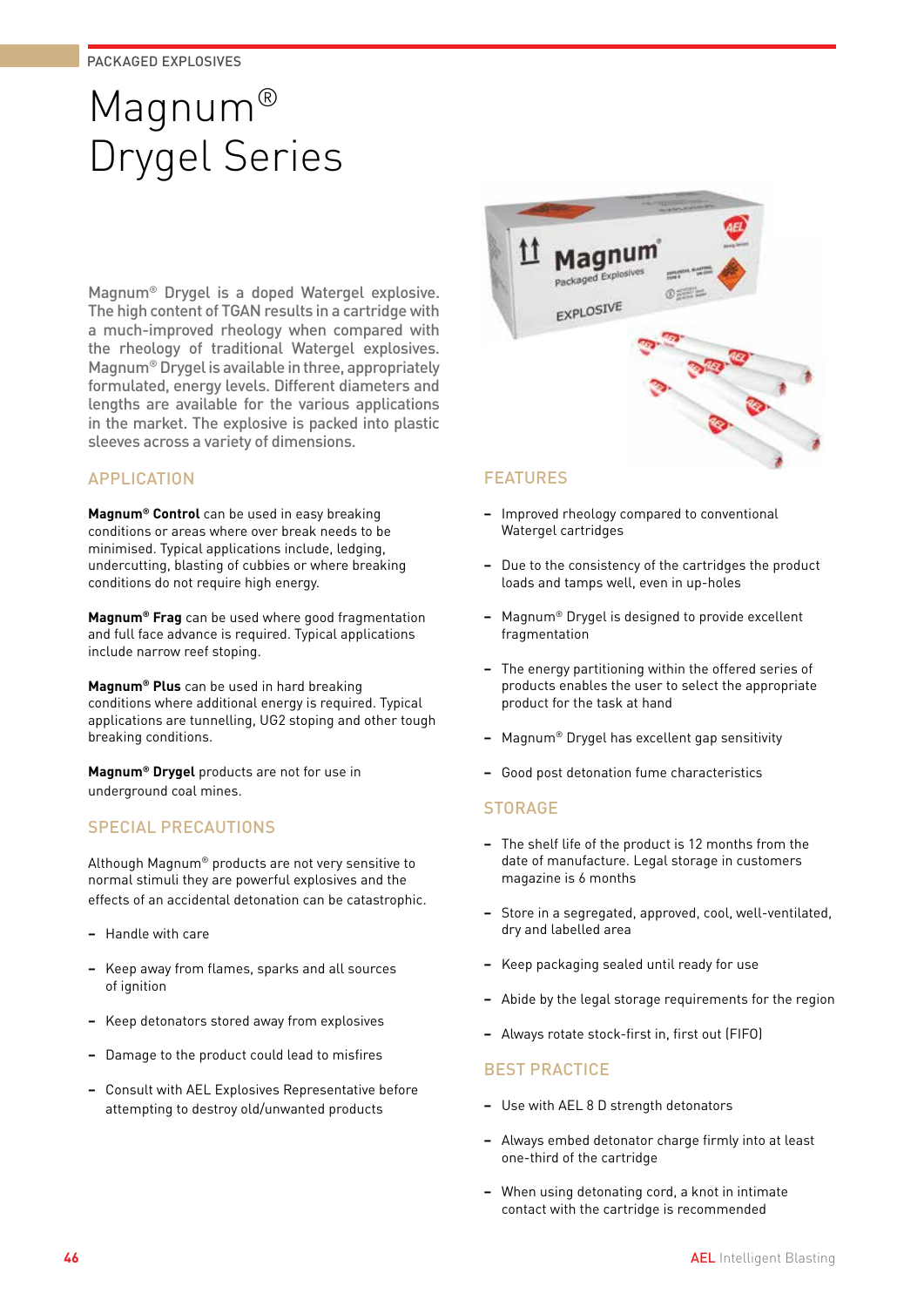## **MAGNUM® DRYGEL SERIES**

| MAVILVI – DRIVEE JERIEJ                            |                                                                                |             |             |  |  |  |  |  |
|----------------------------------------------------|--------------------------------------------------------------------------------|-------------|-------------|--|--|--|--|--|
| <b>PRODUCT</b>                                     | <b>MAGNUM<sup>®</sup> CONTROL</b><br><b>MAGNUM®FRAG</b><br><b>MAGNUM® PLUS</b> |             |             |  |  |  |  |  |
| <b>Water Resistance</b>                            |                                                                                | Excellent   |             |  |  |  |  |  |
| <b>Primer</b>                                      | 6 D Detonator                                                                  |             |             |  |  |  |  |  |
| Density (g/cm <sup>3</sup> )                       | $1.13 - 1.20$                                                                  |             |             |  |  |  |  |  |
| <b>Velocity of Detonation (m/s)</b>                | 2800-4000                                                                      |             |             |  |  |  |  |  |
| <b>Ideal Delivered Energy</b><br>(MJ/kg) @ 100 Mpa | $2.5 - 2.7$                                                                    | $2.7 - 2.9$ | $2.8 - 3.0$ |  |  |  |  |  |
| *RWS @ 100 Mpa                                     | 113-117                                                                        | 120-124     | 125-129     |  |  |  |  |  |
| *RBS @ 100 Mpa                                     | 171-175                                                                        | 182-186     | 189-193     |  |  |  |  |  |

#### **Transport (UN Classification)**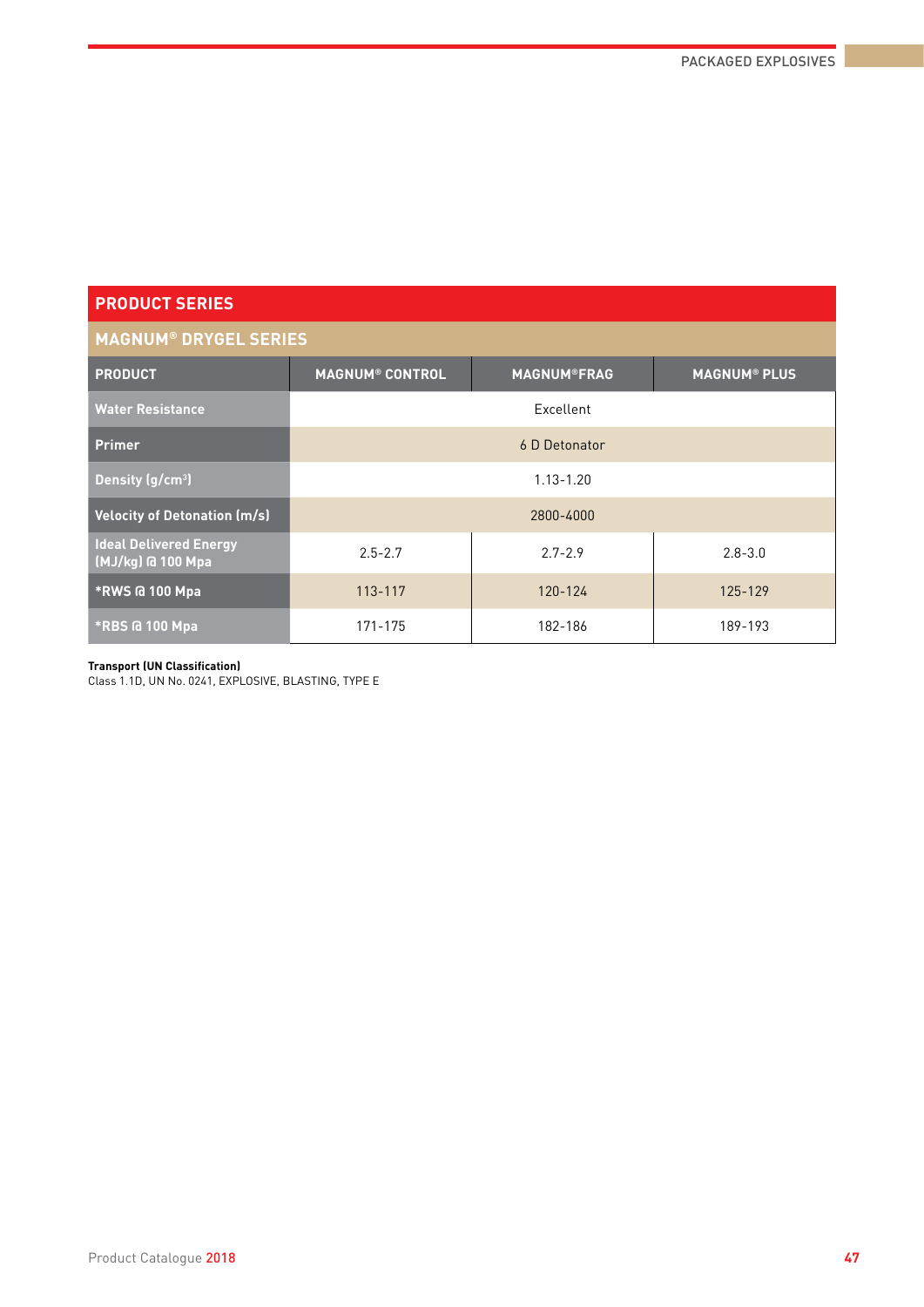# Magnum® Buster **ZAMBIA**

Magnum® Buster is a premium emulsion explosive that is used in commercial blasting operations. The product is used in demanding blasting operations where high VOD and high energy is required. The explosive is packed into plastic sleeves across a variety of dimensions. The cartridge has a firm, putty-like consistency.

## APPLICATION

**Surface:** General surface blasting applications **Underground:** Development, Stoping, Shaft Deepening

## SPECIAL PRECAUTIONS

Although Magnum® products are not very sensitive to normal stimuli they are powerful explosives and the effects of an accidental detonation can be catastrophic.

- **−** Always Handle with care
- **−** Keep away from all sources of ignition
- **−** Consult with AEL representatives before destroying old/ unwanted products

## FEATURES

- **−** Safe to use
- **−** Easy loading
- **−** High performance
- **−** Suitable for use in wet holes
- **−** Stiffness of Magnum® Buster does not lend itself to compaction in the hole
- **−** Waterproof





## **STORAGE**

- **−** The shelf life of the product is 12 months from the date of manufacture (Legal storage is 6 months in customers' magazine)
- **−** Store in a segregated, licensed, cool, well-ventilated, dry and labelled area
- **−** Keep packaging sealed until ready for use
- **−** Abide by the legal storage requirements for the region
- **−** Always rotate stock-first in, first out (FIFO)

- **−** Use with AEL 8 D strength detonators
- **−** Always embed detonator charge firmly into at least onethird of the cartridge
- **−** When using detonating cord, a knot in intimate contact with the cartridge is recommended
- **−** When using for secondary blasting, ensure that a minimum product layer of 25mm is maintained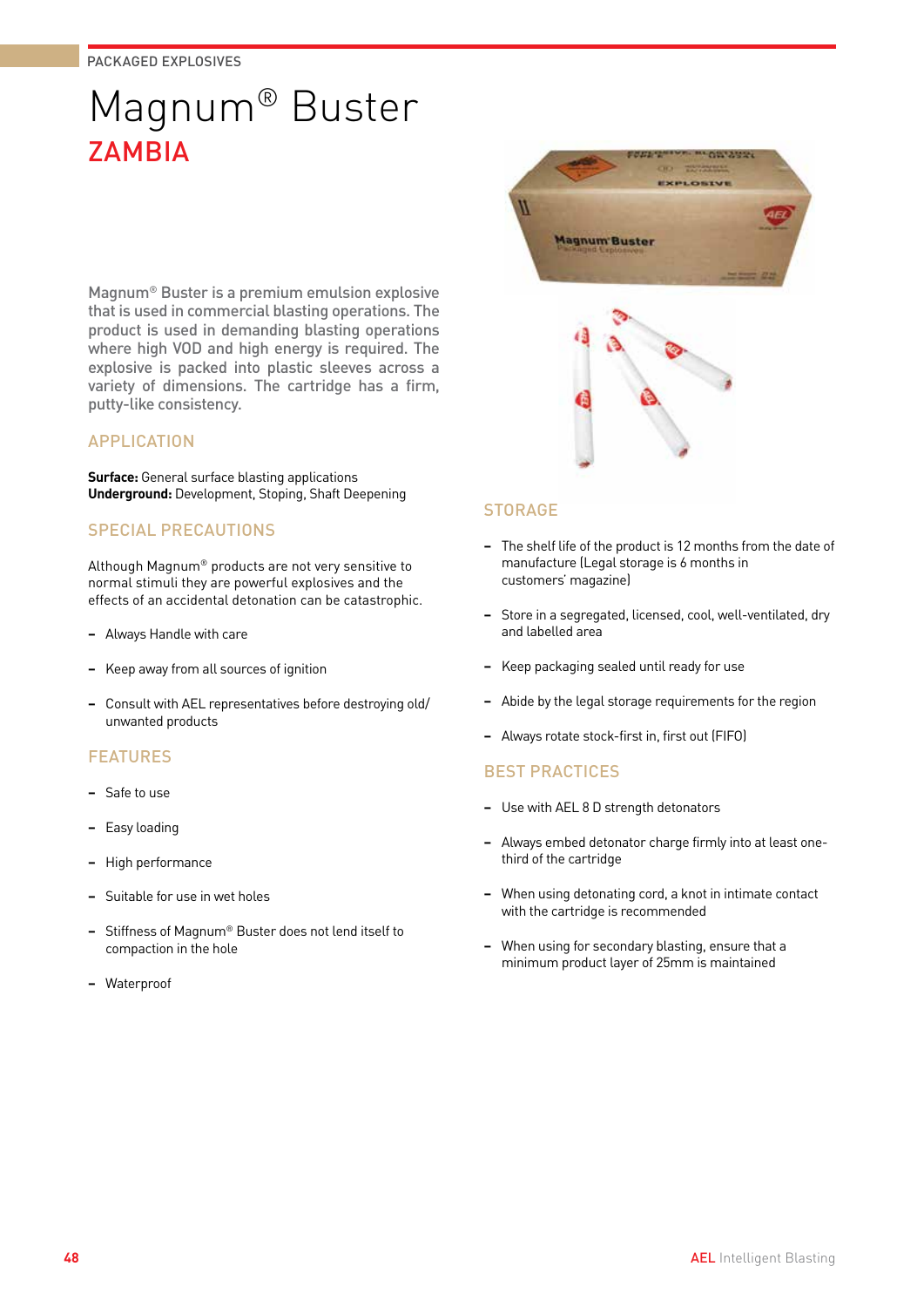| <b>MAGNUM® BUSTER-ZAMBIA</b>                           |                                        |  |  |  |  |
|--------------------------------------------------------|----------------------------------------|--|--|--|--|
| <b>Water Resistance</b>                                | Excellent                              |  |  |  |  |
| Density $(g/cm3)$                                      | $1.12 - 1.18$                          |  |  |  |  |
| <b>Initiator</b>                                       | 6 D Detonator or 8 g/m detonating cord |  |  |  |  |
| <b>Velocity of Detonation</b><br>$\lfloor$ (m/s) (VOD) | 5000-6000                              |  |  |  |  |
| <b>Ideal Delivered Energy</b><br>(MJ/kg) @ 100 Mpa     | $2.1 - 2.5$                            |  |  |  |  |
| *RWS @ 100 Mpa                                         | 98-102                                 |  |  |  |  |
| *RBS @ 100 Mpa                                         | $142 - 146$                            |  |  |  |  |

#### **Transport (UN Classification)**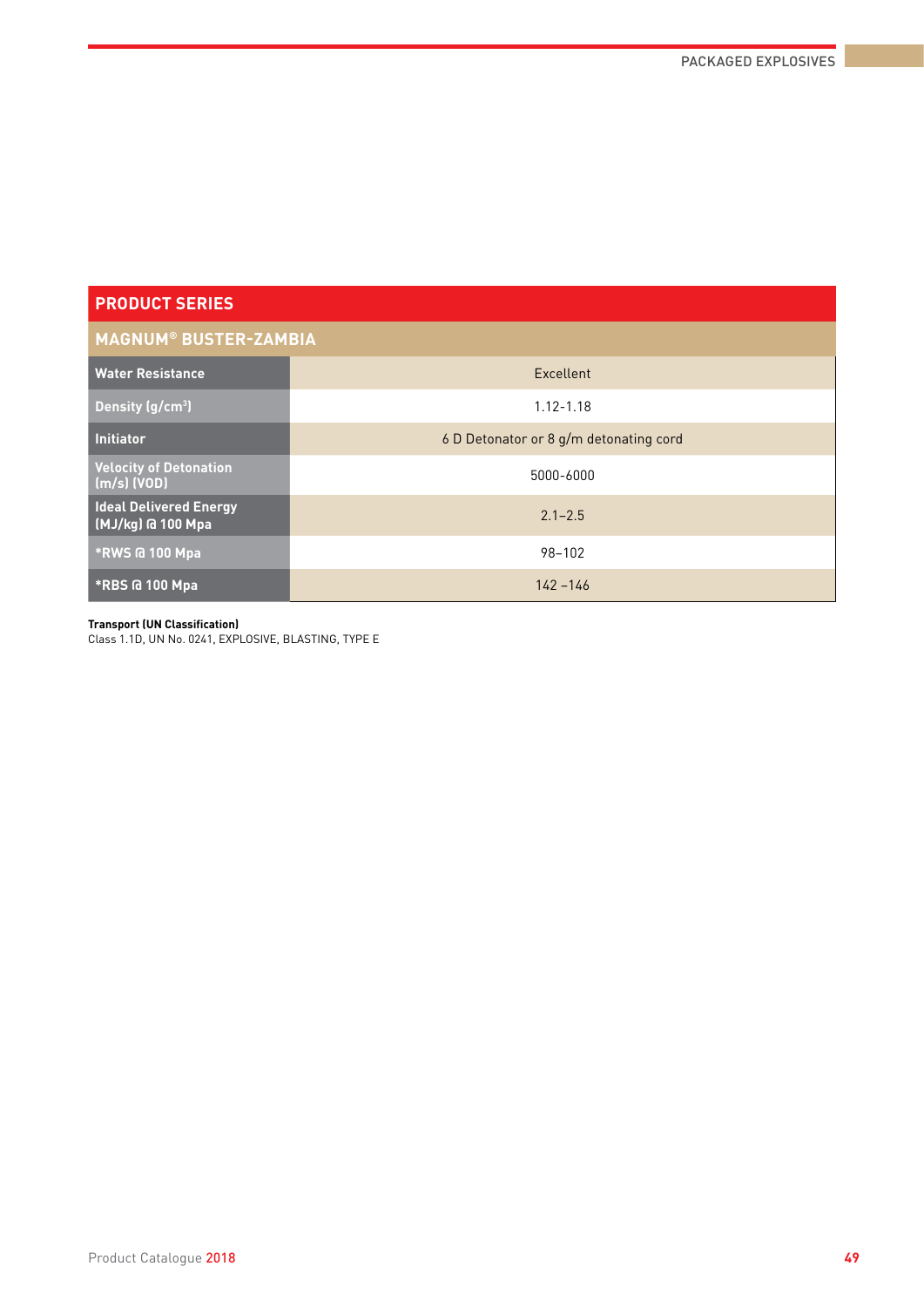# SPECIALISED EXPLOSIVES Magnum® PB Control 40/60

Magnum® PB Control 40/60 was designed for perimeter control in tunnelling applications. Due to the rigid nature of the unit after the clip is attached, it is easy to load and presents more resistance to ejection during the blast. This ensures that the unit remains in the hole for execution of its purpose, which is to protect the integrity of the sidewall and hanging wall in tunnelling operations. The product is packaged in printed sleeves.

## APPLICATION

The cartridge is used in conjunction with the cartridge connector in order to create a firmer unit for loading into blast-holes. Used for perimeter control in underground blasting applications.

## SPECIAL PRECAUTIONS

Although Magnum® products are not very sensitive to normal stimuli they are powerful explosives and the effects of an accidental detonation can be catastrophic.

- **−** Always Handle with care
- **−** Keep away from all sources of ignition
- **−** Consult with AEL representatives before destroying old/unwanted products

## **FFATURES**

- **−** Safe to use
- **−** Easy to use connector to attach to other in-line cartridges
- **−** Easy loading
- **−** High performance
- **−** Waterproof



## **STORAGE**

- **−** The shelf life of the product is 12 months from the date of manufacture. Legal storage is 6 months in customers magazine
- **−** Store in a segregated, approved, cool, well- ventilated, dry and labelled area
- **−** Keep packaging sealed until ready for use
- **−** Abide by the legal storage requirements for the region
- **−** Always rotate stock-first in, first out (FIFO)

- **−** Use with AEL 8 D strength detonators
- **−** Always embed detonator charge firmly into at least one-third of the cartridge
- **−** Use connector to attach other in-line cartridges as well as to firm up the cartridge string for easy insertion into the blast-hole
- **−** When using detonating cord, a knot in intimate contact with the cartridge is recommended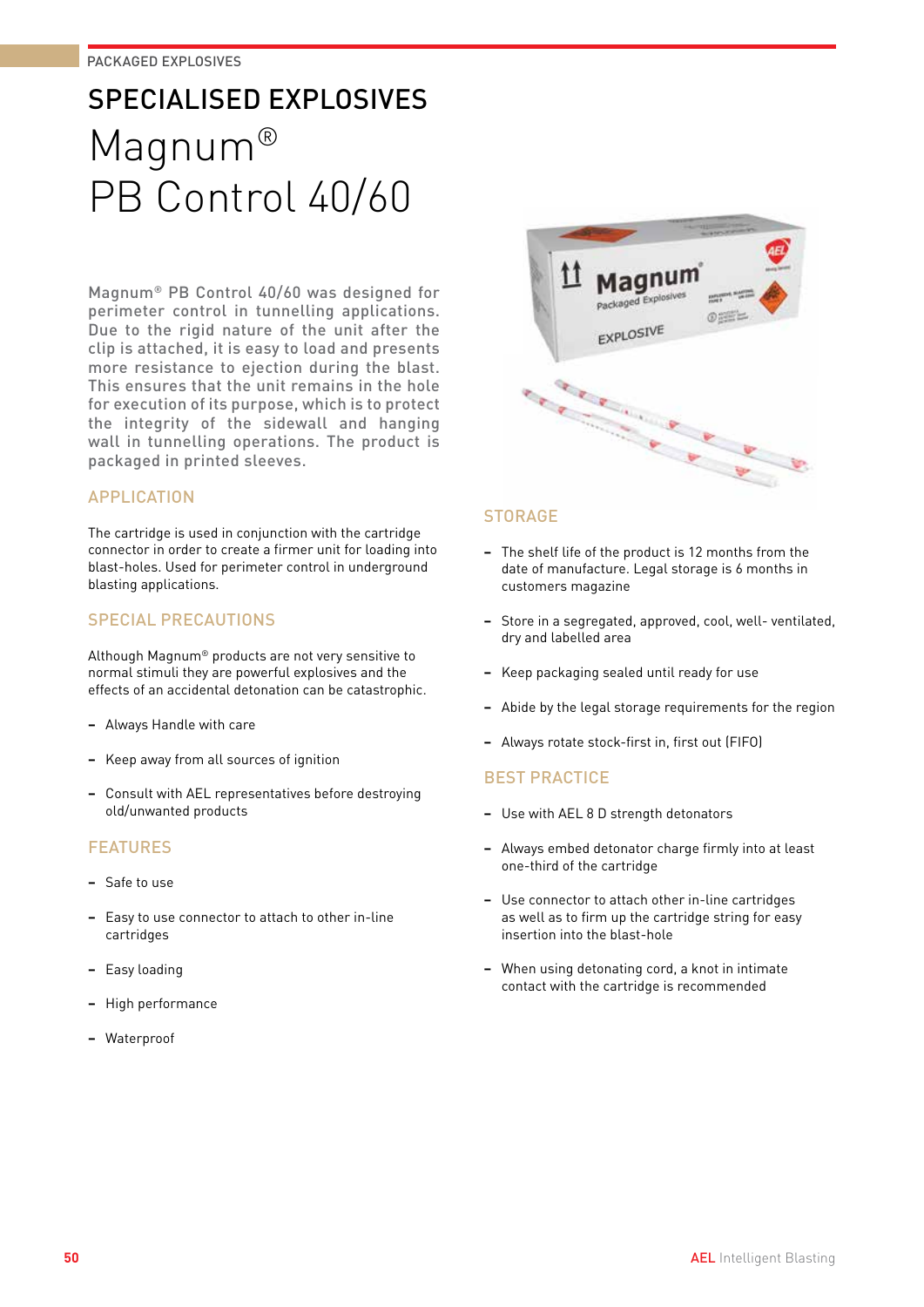## **MAGNUM® PB CONTROL SERIES**

| <b>PRODUCT</b>                      | <b>MAGNUM® PB CONTROL 40</b> | <b>MAGNUM<sup>®</sup> PB CONTROL 60</b> |  |  |  |  |
|-------------------------------------|------------------------------|-----------------------------------------|--|--|--|--|
| <b>Water Resistance</b>             | Excellent                    |                                         |  |  |  |  |
| <b>Primer</b>                       | 8 D Detonator                |                                         |  |  |  |  |
| Density (g/cm <sup>3</sup> )        | $1.13 - 1.20$                |                                         |  |  |  |  |
| <b>Velocity of Detonation (m/s)</b> | >3000                        |                                         |  |  |  |  |
| <b>Ideal Delivered Energy</b>       | $3.3 - 3.5$                  | $3.5 - 3.7$                             |  |  |  |  |
| *RWS @ 100 Mpa                      | $81 - 85$                    | 86-90                                   |  |  |  |  |
| <b>*RBS @ 100 Mpa</b>               | 124-128                      | 132-136                                 |  |  |  |  |

| <b>PACKAGING (25 kg GROSS)</b> |                    |                                           |                                           |  |  |  |
|--------------------------------|--------------------|-------------------------------------------|-------------------------------------------|--|--|--|
| <b>DIAMETER</b> (mm)           | <b>LENGTH</b> (mm) | <b>CARTRIDGE COUNT</b><br><b>PER CASE</b> | <b>CONNECTOR COUNT</b><br><b>PER CASE</b> |  |  |  |
| 25                             | 600                | 51                                        | 33                                        |  |  |  |

**Transport (UN Classification)**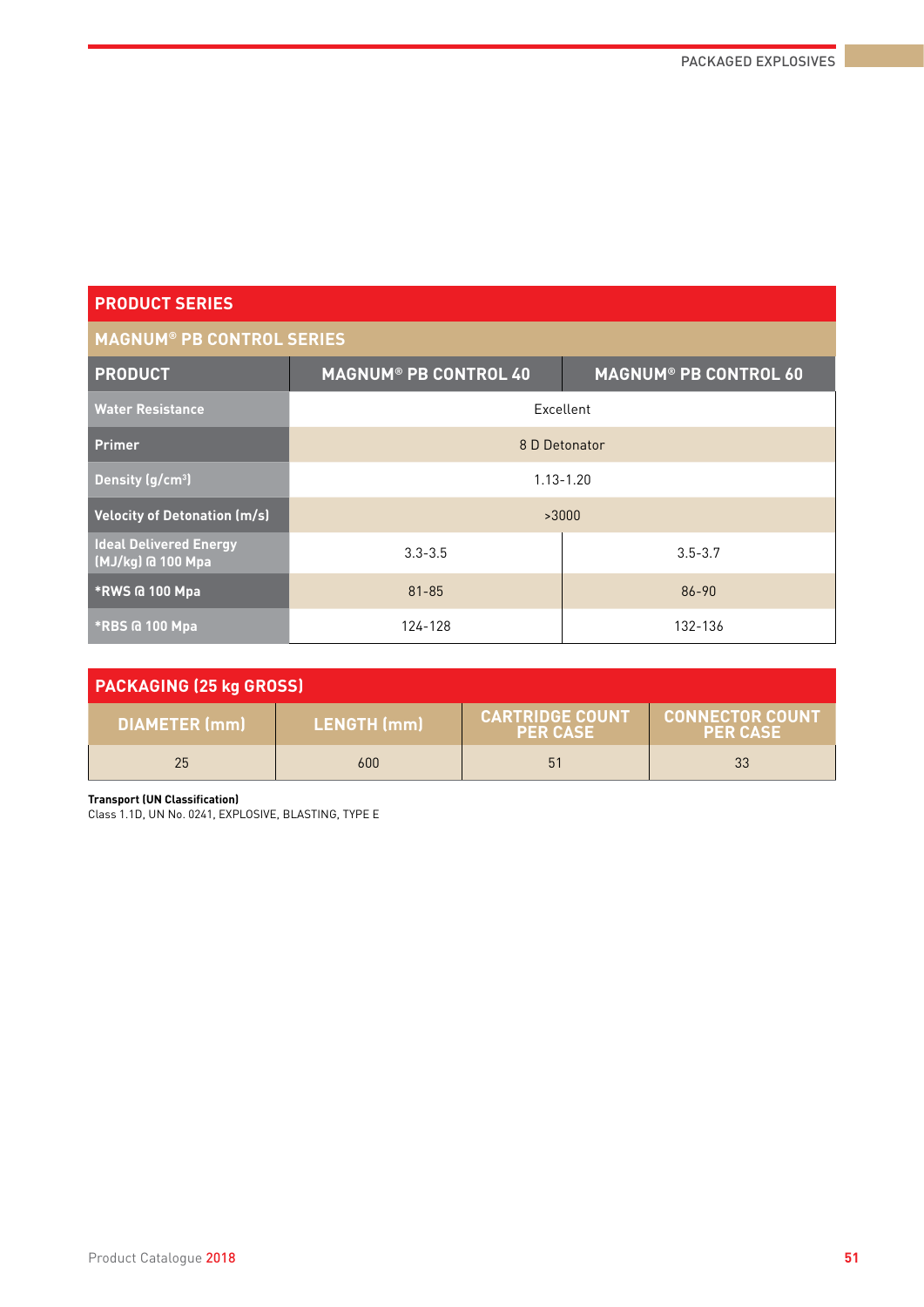# Splitex®

SPLITEX® is a factory-prepared cartridge explosive for high wall stability blasting in opencast mines and quarries. It consists of a continuous string of Watergel explosives cartridges, with an internal line of detonating cord and an external strainer cord. A Watergel formulation is used as the main explosives charge in SPLITEX® and is available in diameters ranging from 25 to 50 mm.

## APPLICATION

Pre-splitting in open cast and quarry environment for high wall stability. Cartridge diameter and string length should match hole-diameter and length in.

## SPECIAL PRECAUTIONS

Although Splitex® as a product is not very sensitive to normal stimuli it is a powerful explosive and the effects of an accidental detonation can be catastrophic.

- **−** Always handle explosives with care, and store in safe and dry conditions
- **−** Keep away from any open flame and sources of extreme impact, friction, and heat
- **−** Use as per the agreed code of practice approved by the mine
- **−** Users must always adhere to approved re-entry periods
- **−** All mining precautions for hazardous goods must be followed

## FEATURES

- **−** Safe to use
- **−** High velocity of detonation-up to 7000 m/s
- **−** Excellent water resistance
- **−** Cap sensitive explosives cartridges in a continuous length around a string of detonating cord. A strainer line is crimped on the outside to support the weight of the cartridge column.



## INITIATION

**−** The minimum initiator for Splitex® is a 6 D detonator or 5 g/m detonating cord

## **STORAGE**

- **−** The shelf life of the product is 12 months from the date of manufacture, but the regulations require storage of product not to exceed 3 months with manufacturer and not to exceed 3 months with user
- **−** Store in a segregated, approved, cool, well-ventilated, dry and labelled area
- **−** Keep packaging sealed until ready for use
- **−** Abide by the legal storage requirements for the region
- **−** Always rotate stock-first in, first out (FIFO)

- **−** Use a sharp, smooth blade for cutting the detonating cord
- **− Use with AEL 8 D strength detonators**
- **− Use correct split factor for optimal results**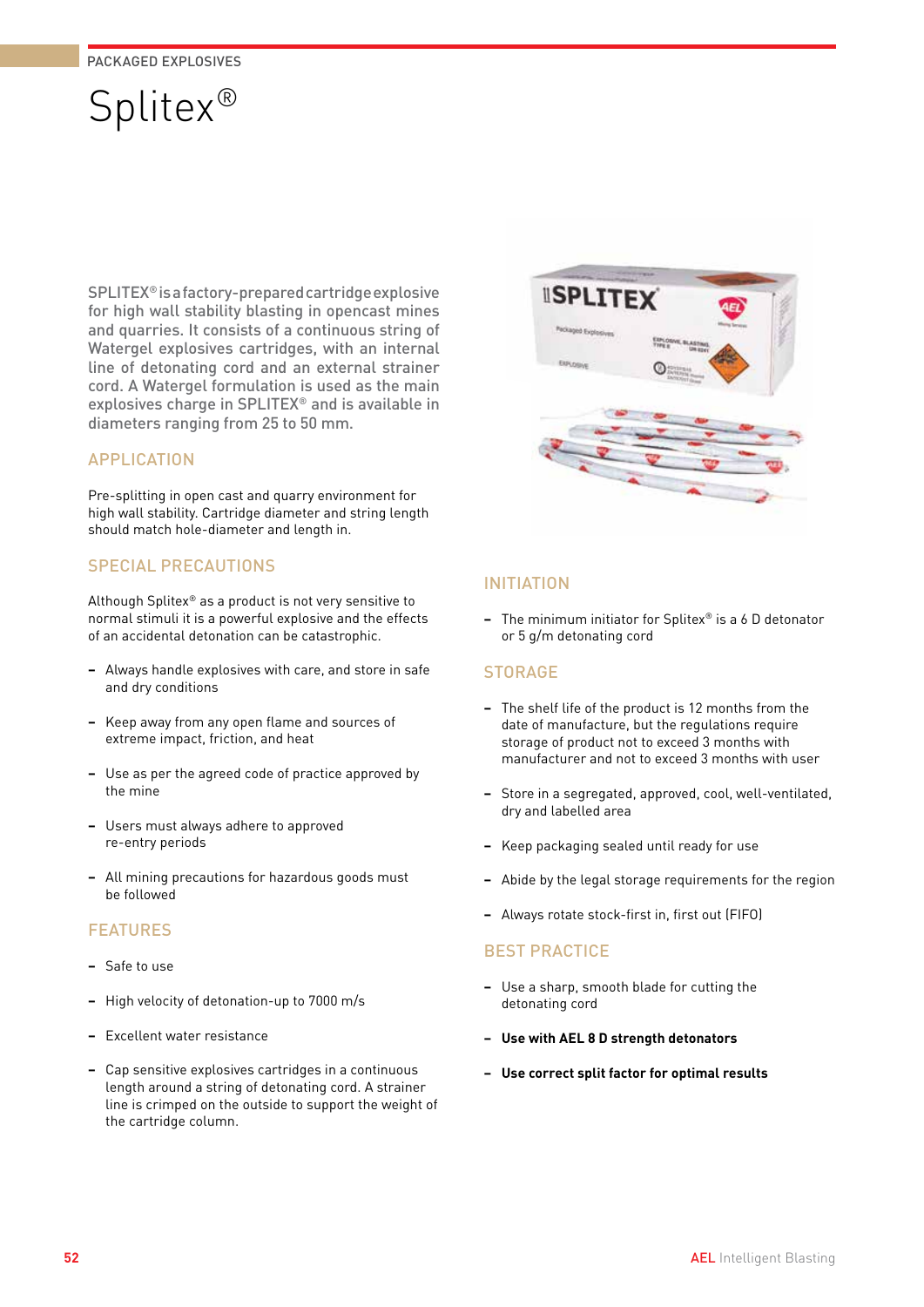| <b>PRODUCT SERIES</b>                             |               |
|---------------------------------------------------|---------------|
| <b>SPLITEX®</b>                                   |               |
| <b>Cartridge Density (g/cm<sup>3</sup>)</b>       | $1.18 - 1.25$ |
| <b>Velocity of Detonation (m/s)</b>               | 6000-7000     |
| <b>Water resistance</b>                           | Excellent     |
| <b>Ideal Delivered Energy</b><br>MJ/kg) @ 100 Mpa | $3.2 - 3.7$   |
| *RWS @ 100 Mpa                                    | $91 - 95$     |
| *RBS @ 100 Mpa                                    | 136-140       |

| <b>PACKAGING (25 kg GROSS)</b> |                    |                                  |                             |      |  |  |  |
|--------------------------------|--------------------|----------------------------------|-----------------------------|------|--|--|--|
| <b>DIAMETER (mm)</b>           | <b>LENGTH</b> (mm) | <b>CARTRIDGE</b><br><b>COUNT</b> | <b>COLUMN</b><br>LENGTH (m) | kg/m |  |  |  |
| 25                             | 585                | 68                               | 42.00                       | 0.60 |  |  |  |
| 32                             | 585                | 42                               | 25.80                       | 1.00 |  |  |  |
| 38                             | 585                | 31                               | 18.00                       | 1.35 |  |  |  |
| 50                             | 585                | 18                               | 10.80                       | 2.35 |  |  |  |

#### **Transport (UN Classification)**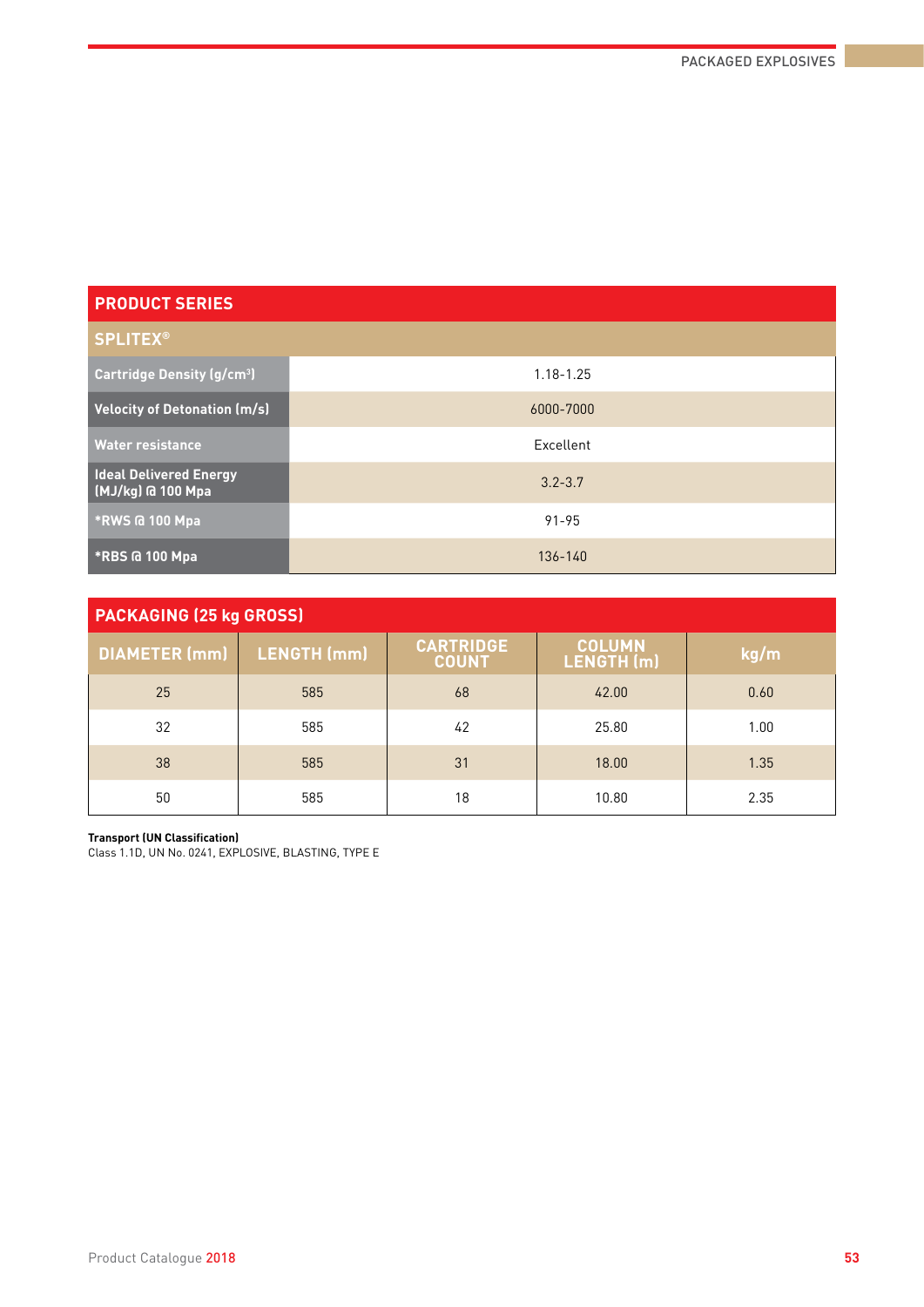# InstaStem™

InstaStem™ cartridges and InstaStem™ boosters are deflagrating gas generators. Causing no shockwave, they are effective in safe breaking of reinforced steel concrete and/or rock. InstaStem™ cartridges are effectively used in mining and civil work within a variety of applications.

## APPLICATION

InstaStem™ is a non-detonating, self-stemming rock breaking cartridge that is suitable for both soft and hard rock and concrete breaking. The boosters are suitable for use in conjunction with the cartridges for additional energy, as required. The boosters do not have an initiation system and cannot be used without the cartridges.

## SPECIAL PRECAUTIONS

- **−** Do not use InstaStem™ Cartridges without valid and up-to-date User-Training
- **−** Always wear appropriate PPE (Personal Protective Equipment)
- **−** Use only certified "explosives-approved" continuity testers and shot blasters
- **−** Whilst InstaStem™ Cartridges are insensitive to cell phones and walky-talkies, it is good practice to avoid using these items while charging up a drill-hole
- **−** Check site to ensure that no old explosives or previously charged drill-holes are present
- **−** Do not leave the site unattended, or drill-holes unmarked and unplugged, before charging and initiation
- **−** Maintain a safe distance-for all personnel on site-when blasting
- **−** Ensure that the booster touches adjacent cartridge for proper initiation



## FEATURES

- **−** Safe to use
- **−** Excellent water resistance
- **−** Accelerates loading time by eliminating the need for stemming
- **−** Allows for continuous operations
- **−** Significant improvement in commodity recovery and yields

## SHOCK TUBE ADAPTOR BLASTING CARTRIDGE

This blasting Cartridge provides a flexible solution where an adaptor is provided within the cartridge to enable the end-user to insert a detonator. This will provide a sequential firing capability where the burning front of the shock tube can be used to create initiation intervals. Classified as 1.4S UN 0349, the product can be transported anywhere by passenger plane (in South Africa or abroad), which makes it a quick-delivery solution to secondary breaking and underground blasting applications.

## **STORAGE**

- **−** The shelf life of the product is 18 months from the date of manufacture. See the Safety Data Sheet for more information on storage and handling
- **−** Stacking in magazines and for transportation should be adhered to aligned with local legislation

#### **Transport (UN Classification)**

InstaStem™: Class 1.4S, UN No. 0349, Explosives (Contains a mixture of Ammonium Nitrate and Nitrocellulose)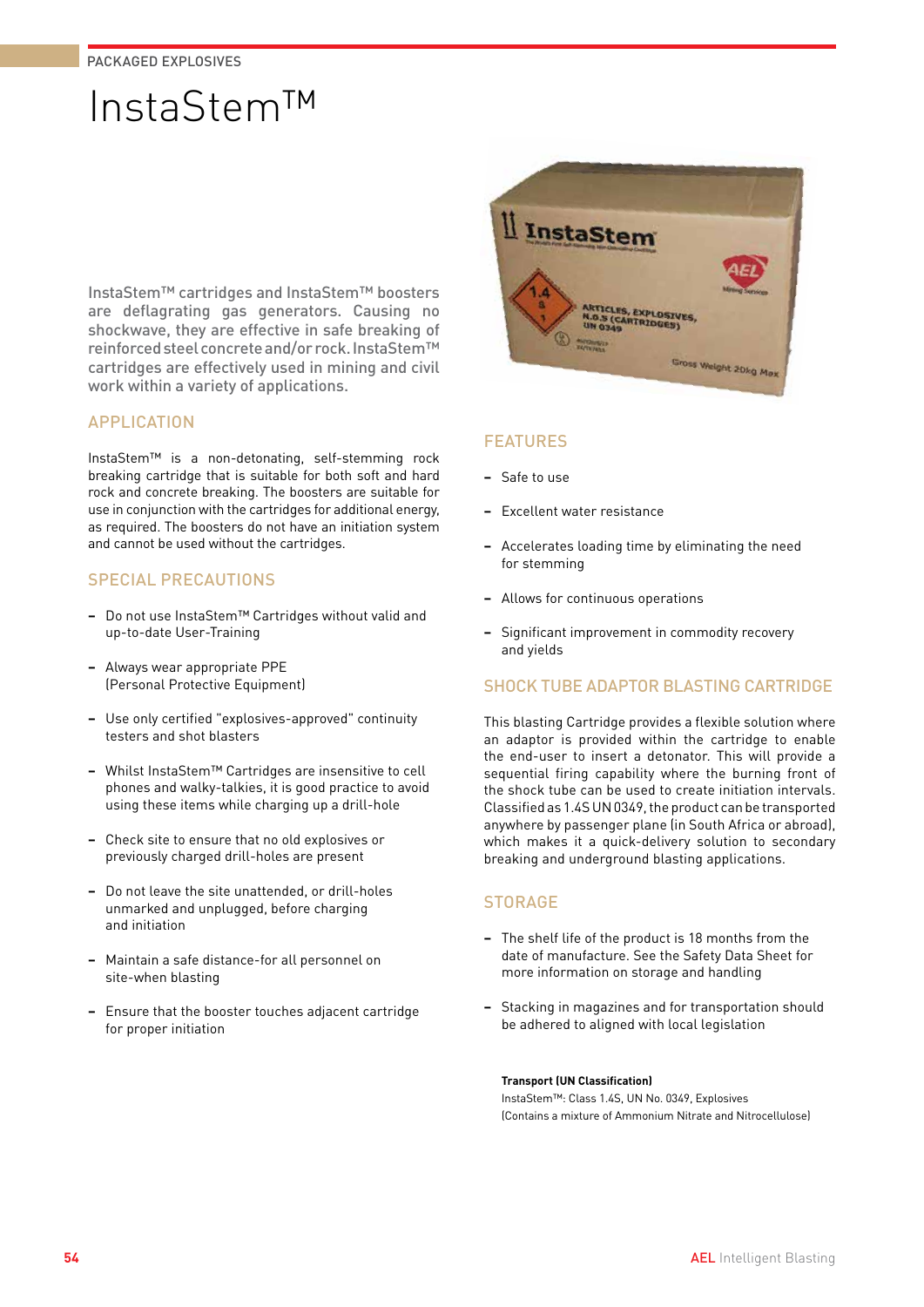# Generation 1



The InstaStem™ Generation 1 cartridge contains a self-stemming unit fitted to the top of the cartridge.

| <b>TECHNICAL INFORMATION GENERATION 1</b>              |                |  |  |  |
|--------------------------------------------------------|----------------|--|--|--|
| <b>INSTASTEMTM</b>                                     |                |  |  |  |
| <b>PROPERTIES</b>                                      |                |  |  |  |
| Density (g/cm <sup>3</sup> )                           | 1.6            |  |  |  |
| <b>Heat Capacity Ratio</b>                             | 1.2            |  |  |  |
| <b>Velocity of Deflagration (m/s)</b>                  | 360-380        |  |  |  |
| <b>Water Resistance</b>                                | Excellent      |  |  |  |
| <b>Maximum Pressure (Mpa)</b>                          | 400-420        |  |  |  |
| <b>Specific Energy (joules/g)</b>                      | c. $4656$      |  |  |  |
| <b>Vibration</b><br>(Peak Particle Velocity)<br>(mm/s) | <2 at 6 meters |  |  |  |

| <b>PACKAGING INFORMATION GENERATION 1 (32 mm)</b> |           |           |           |       |        |                      |                       |  |  |
|---------------------------------------------------|-----------|-----------|-----------|-------|--------|----------------------|-----------------------|--|--|
| <b>NET QUANTITY (g)</b>                           | 20        | 40        | 60        | 80    | 100    | 60<br><b>BOOSTER</b> | 100<br><b>BOOSTER</b> |  |  |
| Gross mass of carton (kg)                         | 19.6      | 19.6      | 19.6      | 19.6  | 17.7   | 19.6                 | 17.7                  |  |  |
| Net explosive weight per<br>cartridge (g)         | $18 - 22$ | $38 - 42$ | $58 - 62$ | 78-82 | 98-102 | $58 - 62$            | 98-102                |  |  |
| Quantity of cartridges                            | 120       | 100       | 90        | 80    | 60     | 100                  | 100                   |  |  |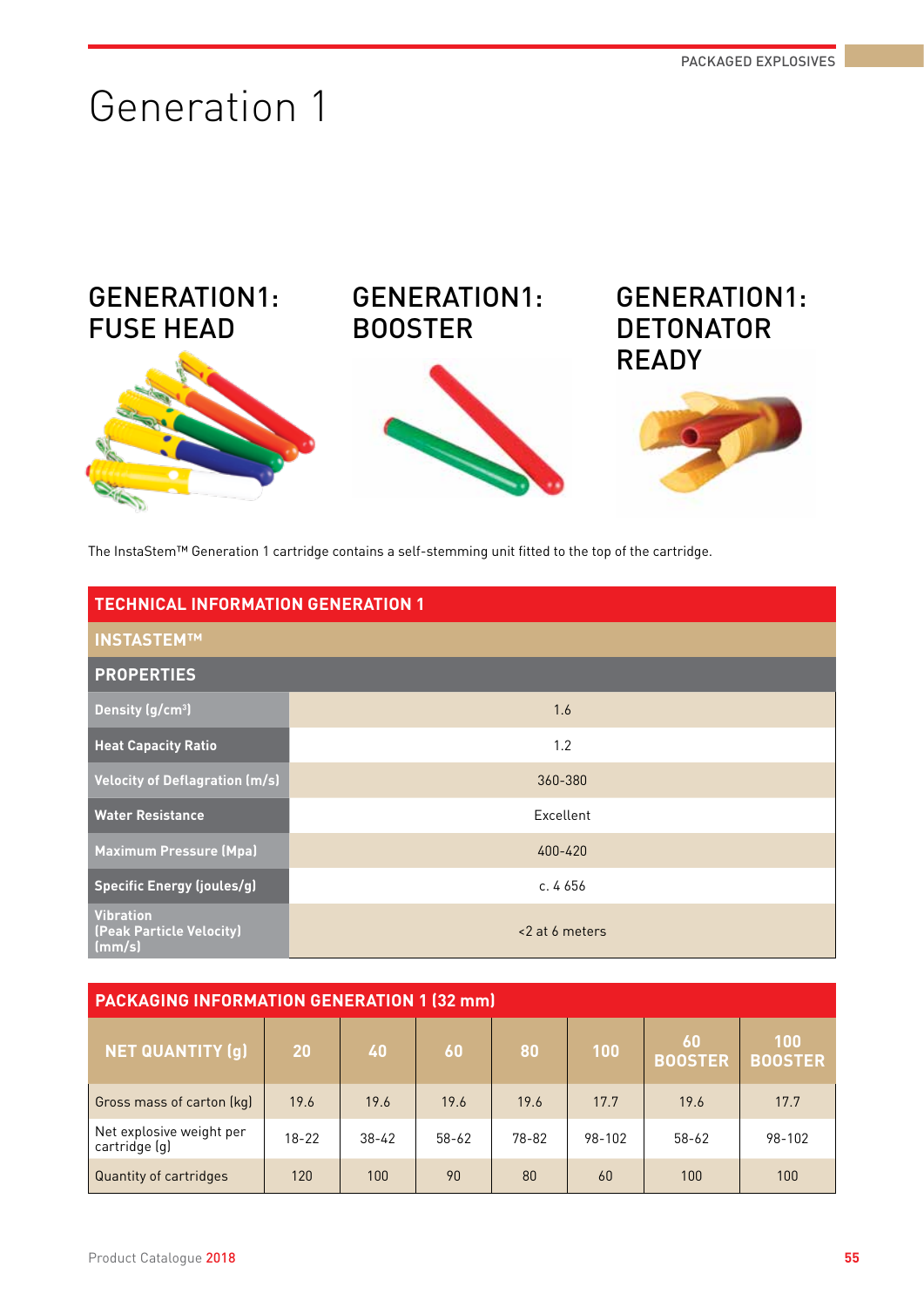# Generation 3

# GENERATION3: FUSE HEAD





InstaStem



The InstaStem™ Generation 3 cartridge contains a safety switch as an added safety precaution to ensure that unless in the "Fire" position, initiation cannot take place. This is not relevant to the detonator ready unit.

| <b>TECHNICAL INFORMATION GENERATION 3</b>              |                |  |  |  |
|--------------------------------------------------------|----------------|--|--|--|
| <b>INSTASTEMTM</b>                                     |                |  |  |  |
| <b>Properties</b>                                      |                |  |  |  |
| Density (g/cm <sup>3</sup> )                           | 1.1            |  |  |  |
| <b>Heat Capacity Ratio</b>                             | 1.2            |  |  |  |
| <b>Velocity of Deflagration (m/s)</b>                  | 330-360        |  |  |  |
| <b>Water Resistance</b>                                | Excellent      |  |  |  |
| <b>Maximum Pressure (Mpa)</b>                          | 400-500        |  |  |  |
| <b>Specific Energy (joules/g)</b>                      | c.5121         |  |  |  |
| <b>Vibration</b><br>(Peak Particle Velocity)<br>(mm/s) | <2 at 6 meters |  |  |  |

| <b>ADDITIONAL INFORMATION GENERATION 3</b> |     |     |           |     |     |    |     |     |
|--------------------------------------------|-----|-----|-----------|-----|-----|----|-----|-----|
| <b>NET QUANTITY (g)</b>                    | 3   | 6   | <b>20</b> | 30  | 40  | 60 | 100 | 180 |
| Diameter (mm)                              | 9   | 9   | 17        | 17  | 17  | 35 | 35  | 35  |
| Maximum Drill bit (mm)                     | 10  | 10  | 20        | 20  | 20  | 40 | 40  | 40  |
| <b>Quantity of Cartridges</b>              | 150 | 150 | 100       | 100 | 100 | 90 | 90  | 70  |

| <b>NET QUANTITY (q)</b>       | 300 | 200 | 350 | 550 | 500 | 700 | 1000 | 1700' |
|-------------------------------|-----|-----|-----|-----|-----|-----|------|-------|
| Diameter (mm)                 | 35  | 43  | 43  | 43  | 60  | 60  | 87   | 87    |
| Maximum Drill bit (mm)        | 40  | 50  | 50  | 50  | 67  | 67  | 94   | 94    |
| <b>Quantity of Cartridges</b> | 50  | 50  | 35  | 30  | 20  | 20  | 8    | 8     |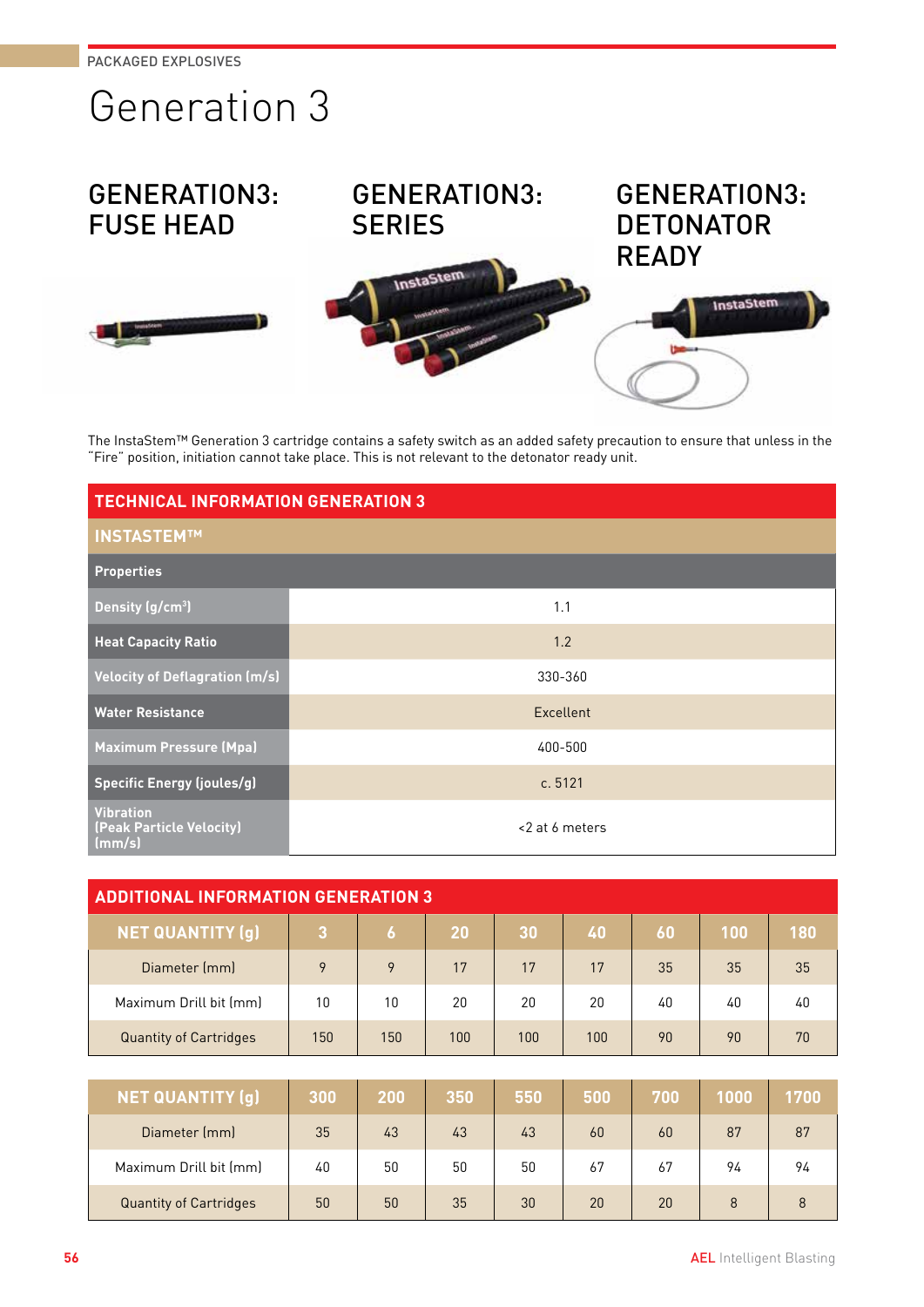# Anfex®

Anfex® is a free-flowing, granular type explosive with off-white to beige colour. The Anfex® prills offer characteristics that are optimised to provide a low friability (<2 %) and keep their integrity while being pour-loaded. Anfex® fuel ratios are carefully controlled and provide the optimum chemical balance for

good post detonation fume characteristics.

## APPLICATION

Anfex® can be used in both surface and underground (Development and Stoping) operations, but only in dry conditions. Anfex® is NOT for use in underground coal mines. Anfex® can be poured into down holes or pneumatically loaded into horizontal or vertical holes.

### FEATURES

- **−** Safe handling thanks to low sensitivity to friction, impact and shock
- **−** Improved flowability thanks to a special anti-caking agent
- **−** Low friability guarantee of the structural integrity of the prill which is maintained when subjected to the rigors of transport and storage
- **−** Cost effective
- **−** Misfires can be safely washed out with water

### **STORAGE**

- **−** Technical Grade Ammonium Nitrate prills are highly hygroscopic, and therefore, Anfex® must be stored in a dry, controlled environment with the bags kept in tact
- **−** Temperature should be kept below 32 °C
- **−** Anfex® must be stored in a well-ventilated explosives magazine
- **−** Product should be kept in original packaging
- **−** Detonators should be stored away from explosives



### SPECIAL PRECAUTIONS

- **−** Although Anfex® is not very sensitive to normal stimuli they are powerful explosives and the effects of an accidental detonation can be catastrophic
- **−** Handle with care
- **−** Do not use with Detonating cord
- **−** Keep away from all sources of ignition
- **−** Static Electricity can be generated while pneumatically loading Anfex®. The pneumatic loader and conductive hoses must always be earthed and detonators that are sensitive to electrostatic discharge should not be used

- **−** Always prime with largest initiator possible
- **−** Pneumatically loaded ANFO can be primed with a high strength detonator, booster or an explosive cartridge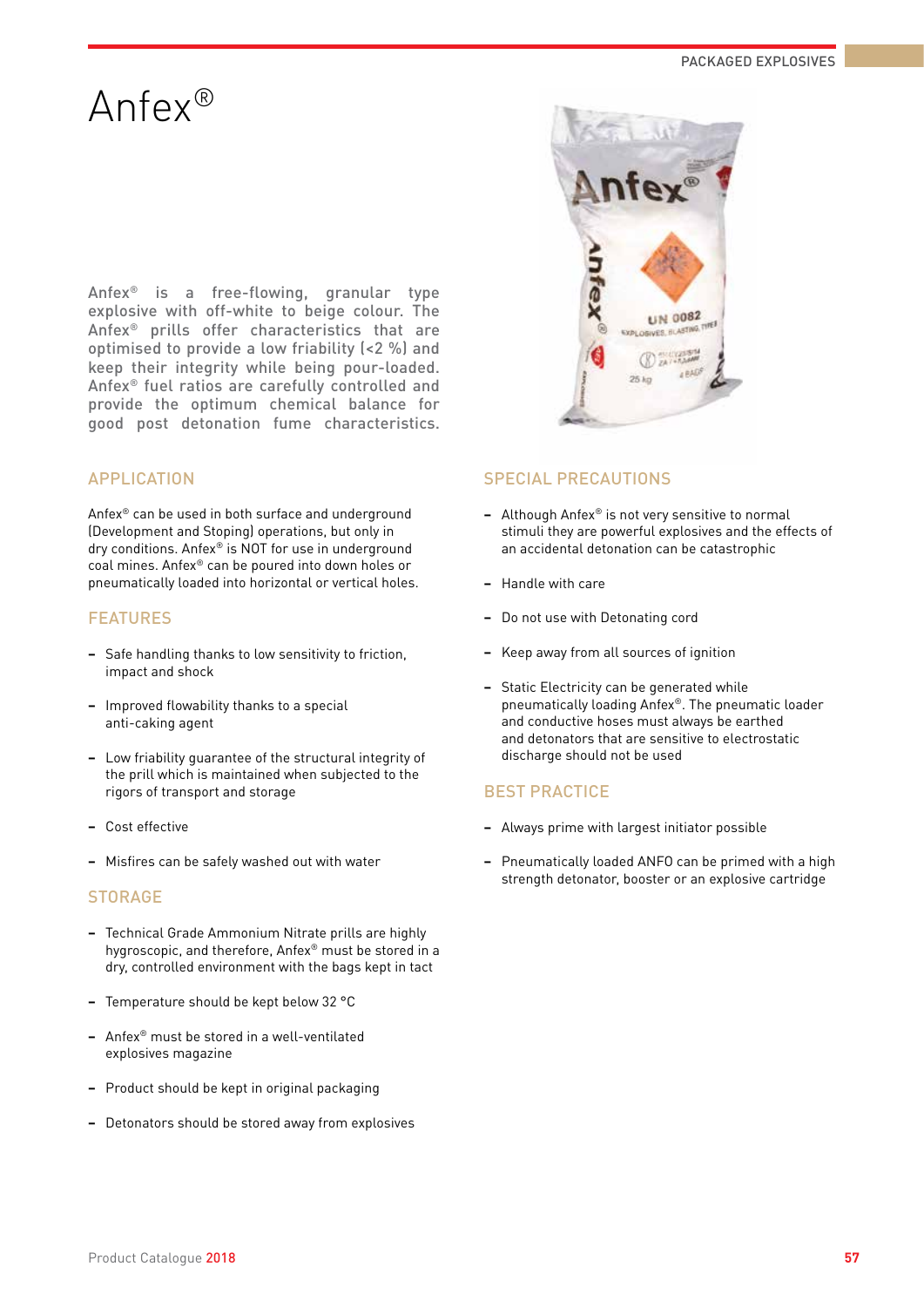# **ANFEX® PRODUCT ANFEX® PNUEMATICALLY LOADED ANFEX® POUR LOADED Water Resistance** None None None **Primer Primer 150 g Pentolite primer 150 g Pentolite primer Density (g/cm3 )** 0.90-1.05 0.78-0.82 **Velocity of Detonation (m/s)** 2500-3500 **Ideal Delivered Energy (MJ/kg) @ 100 Mpa** 2.5-2.7 2.3-2.5 **\*RWS @ 100 Mpa** 111-115 100 **\*RBS @ 100 Mpa** 140-144 140-144 100

## **PACKAGING**

Anfex® is packaged in a 25 kg plastic bag that contains four 6.25 kg "multibags".

#### **Transport (UN Classification)**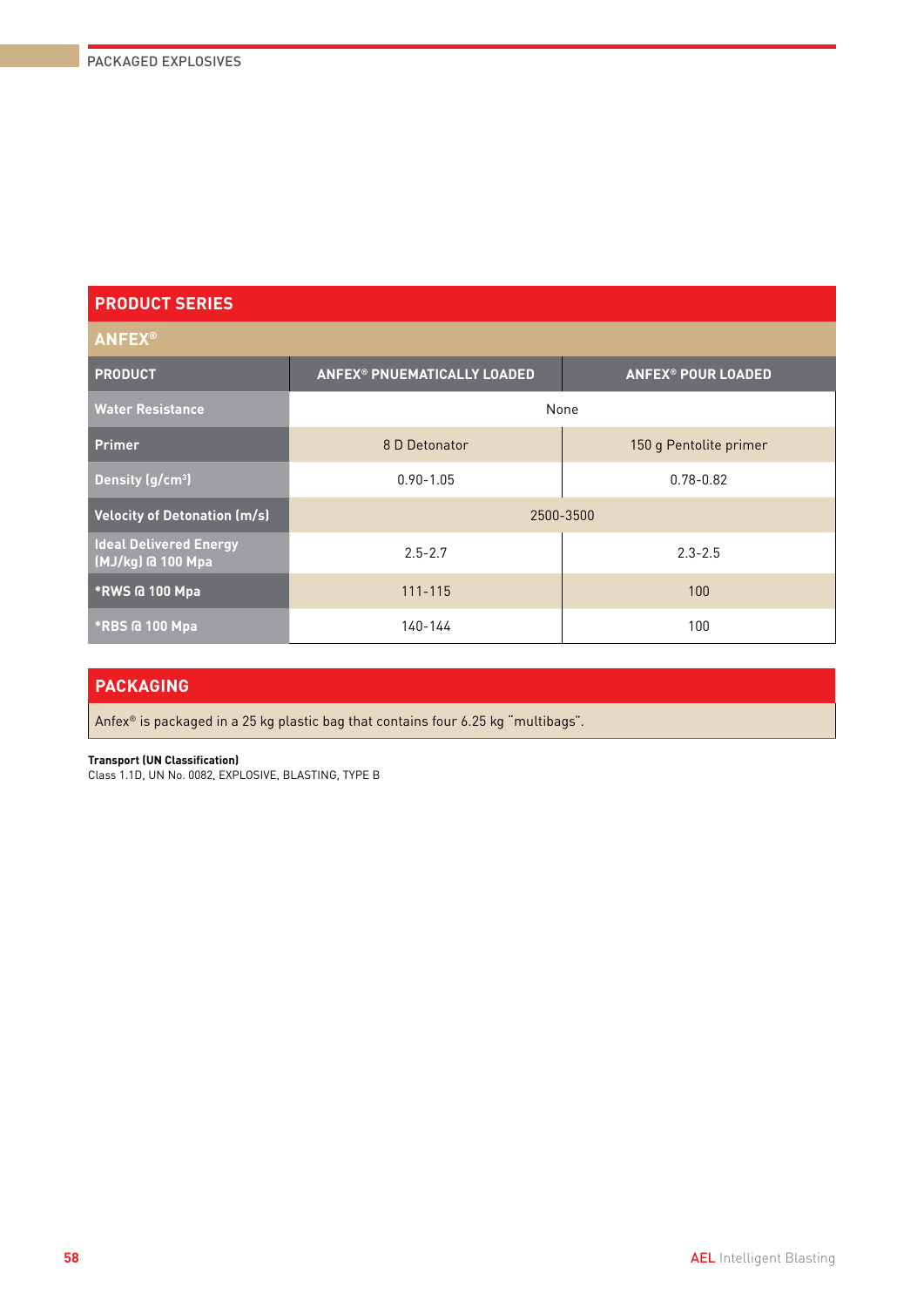# Cone-Pak®

The Cone-Pak® is a cone or bell-shaped plastic cup, with a lid, containing an emulsion explosive. Most Cone-Pak® products are fitted with a length of Cordtex® protruding from the apex of the cone for quick attachment of a length of Cordtex® or a 6 D detonator for easy initiation.

## APPLICATION

Cone-Pak® products are used in secondary blasting in both underground and surface applications. Cone-Pak® products are NOT for use in coal mines or under fiery conditions.

### FEATURES

- **−** Units are pre-assembled and ready for use
- **−** Cone-Pak® products are designed to be directional and offer a degree of controlled blasting. When used correctly blasting damage can be limited, as the explosive force is directed into the rock, with a minimum of energy escaping in any other direction. This limits the damage to underground installations
- **−** The emulsion is tacky enough, to enable CP 1, CP 1-S, CP 3 and CP 3-S to stick to dry vertical or overhanging surfaces, after removal of the lid and protective layer
- **−** Quick and easy connections
- **−** Multi-blasting is possible by inserting detonating cord into the connector, or by folding it and inserting it into the emulsion
- **−** Good contact between rock and emulsion is ensured by pushing the cone firmly onto the rock



### SPECIAL PRECAUTIONS

- **−** Although the emulsion in Cone-Pak® products is not very sensitive to normal stimuli, it is a powerful explosive and the effects of an accidental detonation can be catastrophic
- **−** Handle with care
- **−** Keep away from all sources of ignition
- **−** Although Cone-Pak® does not burn easily it must be kept clear of flames and intense heat
- **−** Do not use extreme force when inserting the detonator or the detonating cord into the cone
- **−** Do not remove explosive from the Cone-Pak®
- **−** Damage to the product could lead to misfires

### **STORAGE**

- **−** The shelf life of the product is 12 months from the date of manufacture
- **−** Store in a segregated, approved, cool, well-ventilated, dry and labelled area
- **−** Keep packaging sealed until ready for use
- **−** Abide by the legal storage requirements for the region
- **−** Always rotate stock-first in, first out (FIFO)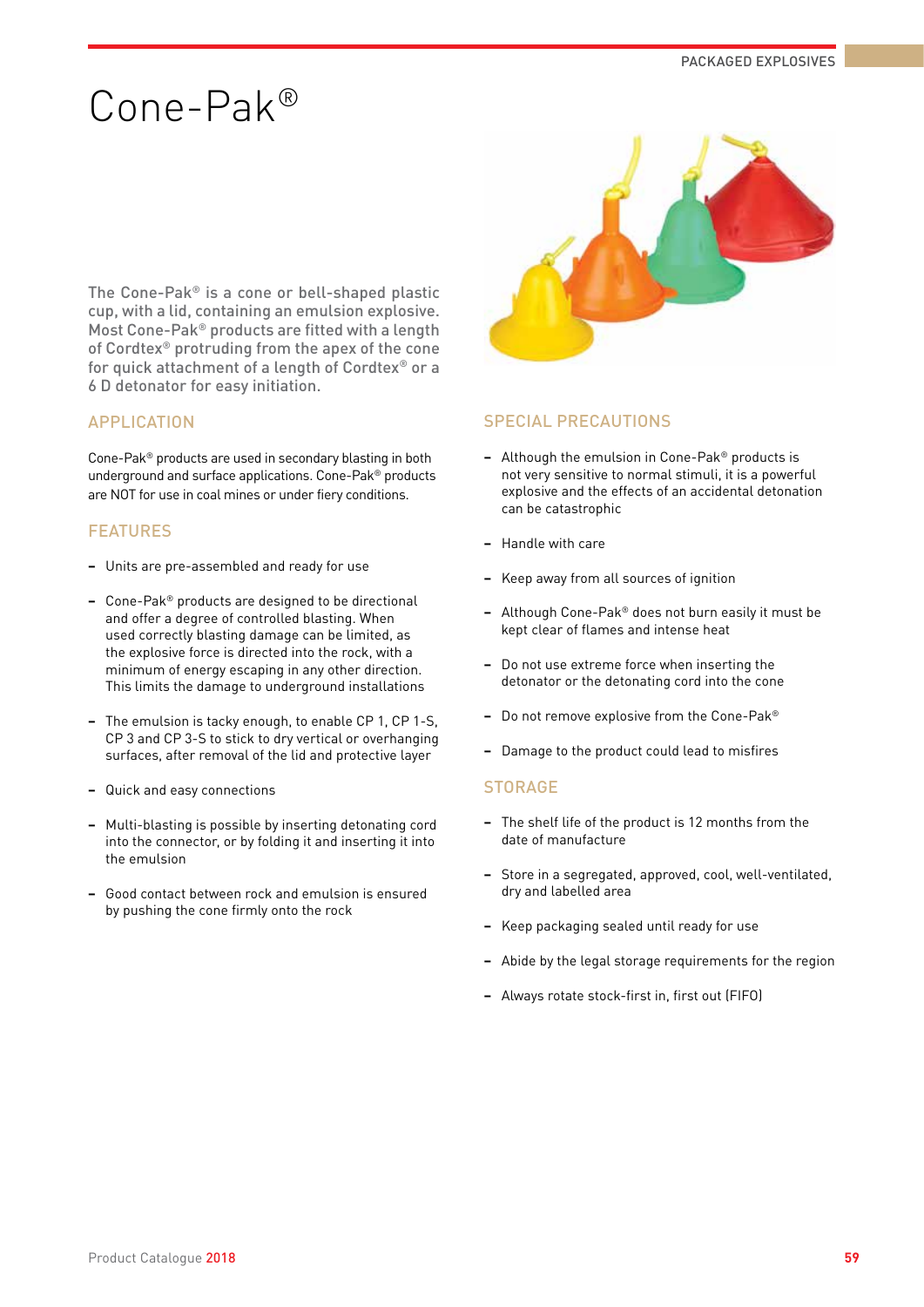| <b>CONE-PAK®</b>    |               |  |  |  |  |
|---------------------|---------------|--|--|--|--|
| <b>PRODUCT CODE</b> | PER UNIT (kg) |  |  |  |  |
| CP 1 and CP 1-S*    | 0.1           |  |  |  |  |
| CP 3 and CP 3-S*    | 0.3           |  |  |  |  |
| <b>CP 10</b>        |               |  |  |  |  |
| <b>CP15</b>         | 1.5           |  |  |  |  |
| <b>CP 25</b>        | 2.5           |  |  |  |  |
| CP 40               | 4             |  |  |  |  |

| <b>PACKAGING</b> |                   |                            |                          |  |  |  |  |  |  |
|------------------|-------------------|----------------------------|--------------------------|--|--|--|--|--|--|
| <b>PRODUCT</b>   | <b>UNIT COUNT</b> | <b>BOX DIMENSIONS (mm)</b> | <b>GROSS WEIGHT (kg)</b> |  |  |  |  |  |  |
| CP <sub>1</sub>  | 100               | 440 x 328 x 284            | 15                       |  |  |  |  |  |  |
| <b>CP 1-S</b>    | 100               | 1160 x 220 x 220           | 15                       |  |  |  |  |  |  |
| CP <sub>3</sub>  | 50                | 1780 x 225 x 225           | 19                       |  |  |  |  |  |  |
| $CP$ 3-S         | 50                | 1780 x 225 x 225           | 19                       |  |  |  |  |  |  |
| <b>CP 10</b>     | 20                | 1780 x 225 x 225           | 26                       |  |  |  |  |  |  |
| $CP$ 15          | 12                | 1780 x 225 x 225           | 22                       |  |  |  |  |  |  |
| <b>CP 25</b>     | $7\phantom{.}$    | 1780 x 225 x 225           | 22                       |  |  |  |  |  |  |
| <b>CP40</b>      | 4                 | 1780 x 225 x 225           | 26                       |  |  |  |  |  |  |

#### **Transport (UN Classification)**

Cone-Pak®: Class 1.1D, UN No. 0241, Explosives, Blasting, Type E

#### **Initiation**

The minimum initiator for Cone-Pak® is a 6 D detonator or 10 g/m detonating cord